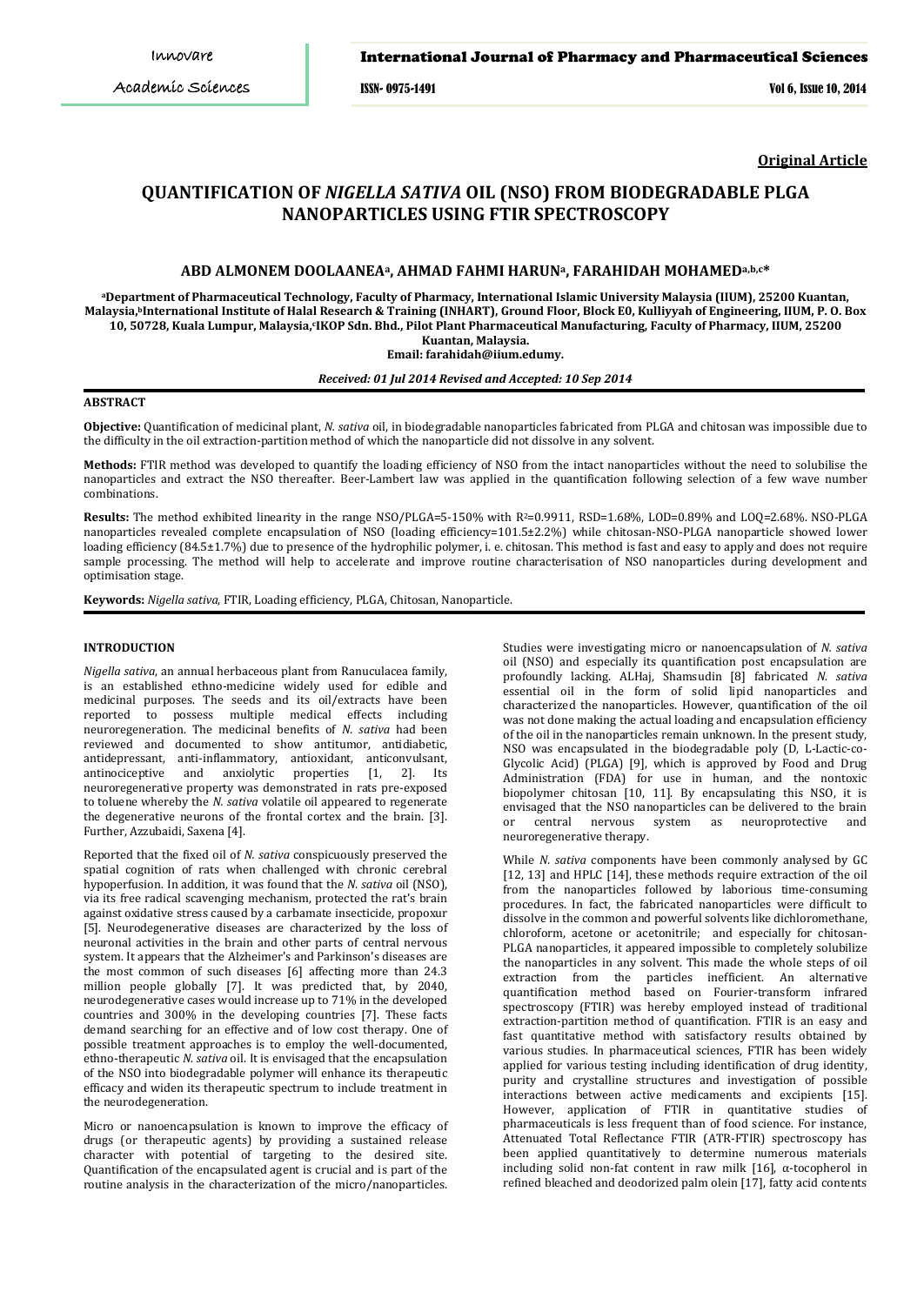in a micro-encapsulated fish-oil supplement [\[18\]](#page-4-17), and sugar and organic acid contents in apricot fruit slurries [\[19\]](#page-4-18). Therefore, in this study, we describe application of FTIR as a rapid quantification method for NSO encapsulated in PLGA and PLGA-chitosan nanoparticles using simple Beer-Lambert law computed by the software without the need for extraction or sample processing.

## **MATERIALS AND METHODS**

## **Materials**

PLGA5002A [lactic to glycolic acid ratio is 50:50, intrinsic viscosity is 0.2 dl/g and is acid terminated] was obtained from PURAC (Biochem, Netherland). Polyvinyl alcohol (PVA; MW ~115 kDa, 88% hydrolysed) was purchased from BDH Laboratory Supplies (Poole, England). Dichloromethane (DCM), ethyl acetate (EA) and low molecular weight chitosan (CS) of 50-190 kDa were obtained from Sigma-Aldrich (Germany). Cold-pressed *Nigella sativa* oil (NSO), was obtained from Hemani (Karachi, Pakistan).

#### **Transmission FTIR measurements of the raw materials**

In order to identify the peaks with minimal interference by other materials, FTIR spectra of each raw material used in the nanoparticle fabrication was acquired. Briefly, PVA and chitosan powders were individually mixed with KBr then the discs were prepared by compression. After that, FTIR spectra were recorded by using the Perkin-Elmer FTIR spectrometer (Perkin Elmer Corp., Norwalk, CT, USA) in the range of 4000–400 cm-1 and 4 cm-1 resolution. The ambient air was used as background. 10 µl of 5% w/v PLGA in DCM was loaded on a blank KBr disc and dried by the aid of hair-dryer. Similarly, 10 µl of 5% w/v NSO in DCM was loaded on another blank KBr disc and the DCM was evaporated leaving NSO in the KBr disc. PLGA-KBr and NSO-KBr discs were scanned at the same wavelength..

#### **Preparation of NSO-PLGA standard mixtures for generation of calibration curve**

5% w/v of PLGA in DCM and 5% w/v of NSO in DCM were prepared as stock solutions. DCM was chosen as it is highly volatile and hence can be easily evaporated at room temperature. The standard mixtures were then prepared by mixing PLGA and NSO stock solutions to have a series of NSO: PLGA ratio from 0.05 to 1.5. These mixtures were subsequently used to generate a calibration curve. To record FTIR spectra of the standard mixtures, blank discs were prepared from KBr alone and then 10 µl of each standard mixture was loaded on the disc and dried by the aid of hair-dryer to ensure complete evaporation of the DCM. Following solvent evaporation, a thin film of NSO-PLGA remained on the KBr disc which was ready to be scanned as described above.

## **Fabrication of NSO-loaded nanoparticles**

The nanoparticles were prepared by a modified multiple emulsion solvent-diffusion method. Two formulations were fabricated: NSO loaded PLGA (NSO-PLGA) nanoparticle and NSO loaded PLGA nanoparticle modified with chitosan (CS-NSO-PLGA nanoparticle). The contents of the two formulations were listed in Table 1. Briefly, the oil phase was prepared by dissolving the PLGA in DCM prior to addition of EA and NSO. Then, two different aqueous phases were prepared namely;  $1\%$  w/v PVA alone and  $1\%$  w/v PVA with additional 1% w/v chitosan acetate. The oil phase was mixed with the aqueous phase and homogenized at 20500 rpm for 3 min using IKA® T10 basic homogenizer (IKA Werke GmbH and Co., Germany). The resulting emulsion was added to a continuously stirred dispersion medium (Table 1) and stirring was continued for 2 h under vacuum to accelerate evaporation of the organic solvents. Hardened nanoparticles were collected by centrifugation and washed three times with deionized water, lyophilized for 24 h and kept at 4°C in an air-tight container supplied with silica gel.

#### **Table 1: Contents of the two nanoparticle formulations**

|                          | NSO-PLGA nanoparticle   | CS-NSO-PLGA nanoparticle |  |  |
|--------------------------|-------------------------|--------------------------|--|--|
| Oil phase                | PLGA: $30 \text{ mg}$   | PLGA: 30 mg              |  |  |
|                          | NSO: 30 mg              | NSO: 30 mg               |  |  |
|                          | DCM: 0.5 ml             | DCM: 0.5 ml              |  |  |
|                          | EA: 2.5 ml              | EA: 2.5 ml               |  |  |
| <b>Aqueous phase</b>     | 2% w/v PVA: 4.5 ml      | 2% w/v PVA: 4.5 ml       |  |  |
|                          | $H2O$ : 4.5 ml          | 2% w/v CS: 4.5 ml        |  |  |
| <b>Dispersion medium</b> | H <sub>2</sub> O: 36 ml | 1\% w/v CS: 36 ml        |  |  |

#### **FTIR spectra processing and method development**

Quantification of NSO in the particles was determined by FTIR using Beer-Lambert law and the principle of constant ratio method described by [Reig, Adelantado \[20\]](#page-4-19). The computation was done by Essential FTIR software v3.10.016 (Operant LLC).

The constant ratio method is based on the fact that the absorption bands in an infrared spectrum of a material have a constant relationship that is related only to the material itself. When the concentration or thickness of the material varies, the ratio between spectral peaks of the different concentration or thickness of the same material remains constant. Consequently, when two different materials are mixed together, the ratio between the resulting peaks is related to the ratio of the mixture regardless of the thickness of the sample. However, in order to obtain the best results experimentally, selection of peaks with minimal interference needs to be meticulously done. Based on this principle, the amount of standard mixtures or nanoparticles that were added to or mixed with KBr had no effect on the ratio between the selected peaks. Even though NSO is in liquid form, this procedure did not require the special liquid cuvette with the fixed path length. Instead, the common solid holder with KBr disc was utilised and found to be reliable.

To set a quantitative method based on Beer-Lambert law using the software, the analyte or the material to be analysed was defined first

as "NSO/PLGA". Then the spectra of the standard mixtures was loaded and the peaks and baselines were selected for quantification. To validate the data, the predicted values were plotted against the actual values of the standard mixtures. As suggested by the software developer, to avoid minor shifts in the peaks due to instrument, peaks in a specific range were selected instead of peaks at a specific wavelength number.

In this study, the interference between PLGA and NSO peaks was minimised by selecting the absorption peaks for each material that appeared to be minimally interfered by the other materials. This was performed by comparing the spectra of all the raw materials as shown in Fig. 1. Furthermore, the interference between PLGA and NSO was minimised by selecting the ratio A*R*NSO*R*/A*<sup>R</sup>* PLGA *R*and assigned it to be the "quantitative response" for this method. Selected peaks are shown in Tables 2 and Fig. 2.

The predictive values were calculated by the software based on Beer-Lambert law. Beer-Lambert law gives the linear function between the absorbance and the concentration which can be further interpreted in this study based on the following equation:

$$
\left(\frac{A_{NSO} - A_{NSO.baseline}}{A_{PLGA} - A_{PLGA.baseline}}\right) = Slope.\frac{NSO}{PLGA} + constant
$$
........Eqn. 1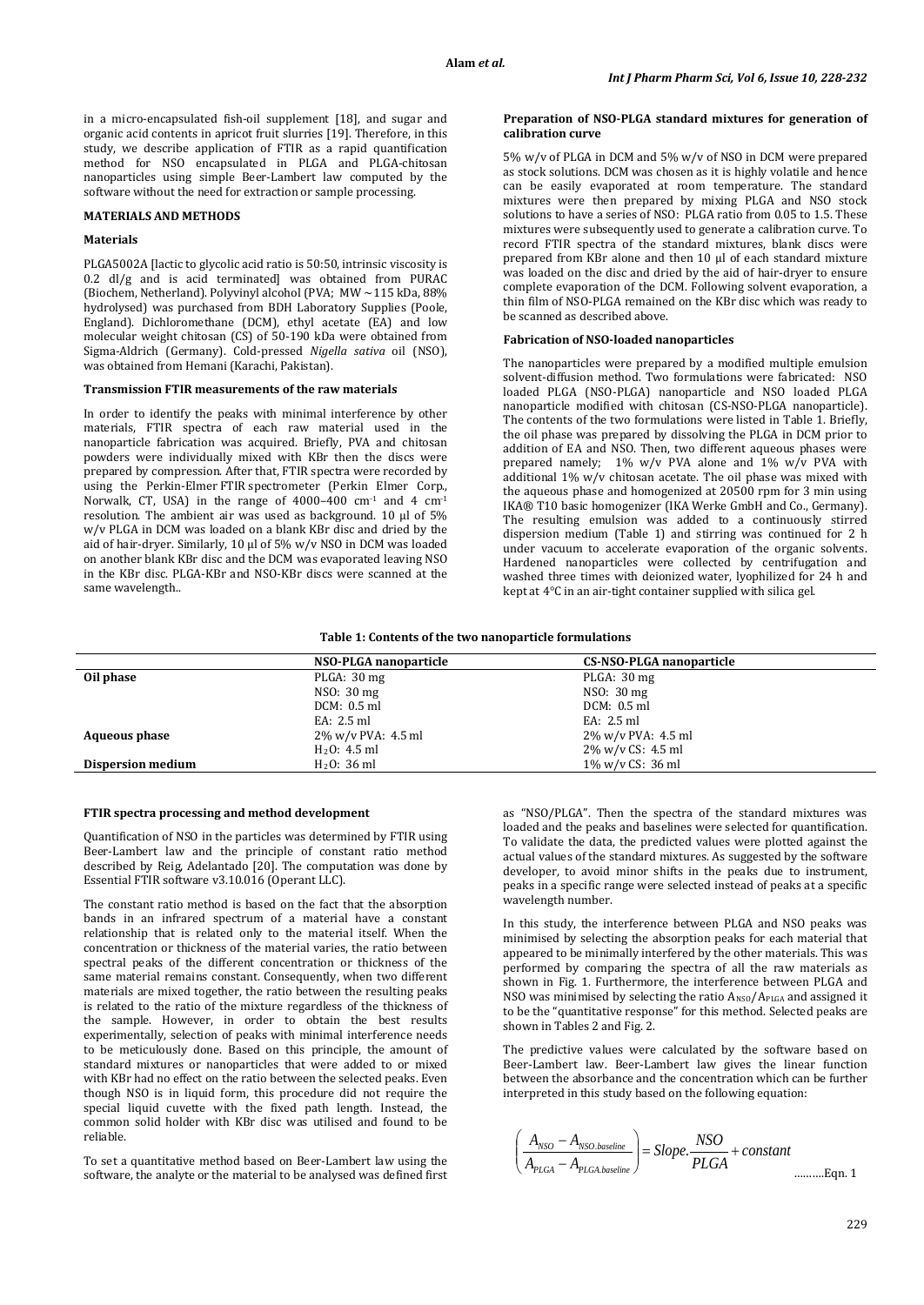Repeatability test represented as relative standard deviation (RSD) was performed by carrying out 6 repeated FTIR scans for the standard mixture NSO: PLGA 1:1. The predicted quantitative response,  $A_{\rm NSO}/A_{\rm PLGA}$ , was calculated for each scan to derive the RSD.

Limit of detection (LOD) and limit of quantification (LOQ) were calculated based on the equations 2 & 3, respectively:

$$
LOD = 3.3 \frac{\sigma}{S}
$$
 4.2

$$
LOD = 10 \frac{\sigma}{S}
$$

Where *σ* and *S* are the standard deviation of the response and the slope, respectively.

Following generation of standard curves, the  $R^2$  and the RSD values were compared between the selected peaks (Table 2) in order to choose the best calibration curve to be applied for quantification of NSO from nanoparticles. The best curve is characterised by the R2 closest to 1 and the lowest RSD.

**Table 2: Selected peaks from FTIR spectra of the NSO-PLGA standard mixtures in order to construct the best standard curve LOD and LOQ are represented by %w/w NSO/PLGA.**

| NSO peak $(cm-1)$<br>PLGA peak $(cm-1)$ |       |           |           |       | $R^2$     | <b>RSD</b> | <b>LOD</b> | LOO  | <b>Figure</b> |           |
|-----------------------------------------|-------|-----------|-----------|-------|-----------|------------|------------|------|---------------|-----------|
| Region                                  | peak  | haseline  | Region    | peak  | haseline  |            |            |      |               |           |
| 2846-2861                               | ~2854 | 2455-2550 | 1065-1113 | ~1092 | 2455-2550 | 0.9830     | 3.68%      | 4.05 | 12.27         | Fig. 4A   |
| 2846-2861                               | ~2854 | 2455-2550 | 1718-1793 | ~1749 | 2455-2550 | 0.9311     | 6.51%      | 8.74 | 26.48         | Fig. 4B   |
| 2846-2861                               | ~2854 | 2455-2550 | 1250-1295 | ~1272 | 2455-2550 | 0.9816     | 5.23%      | 2.40 | 7.26          | Fig. $4C$ |
| 2888-2954                               | ~2927 | 2455-2550 | 1065-1113 | ~1092 | 2455-2550 | 0.9895     | 1.90%      | 1.29 | 3.91          | Fig. 4D   |
| 2888-2954                               | ~2927 | 2455-2550 | 1065-1113 | ~1092 | 800-819   | 0.9911     | L.68%      | 0.89 | 2.68          | Fig. 4E   |



**Fig. 1: FTIR spectra of the raw materials used in nanoparticle fabrication, i. e. PLGA, NSO, PVA and Chitosan.**



**Fig. 2: Selected peaks from FTIR spectrum of NSO-PLGA mixture at 1:1 ratio.**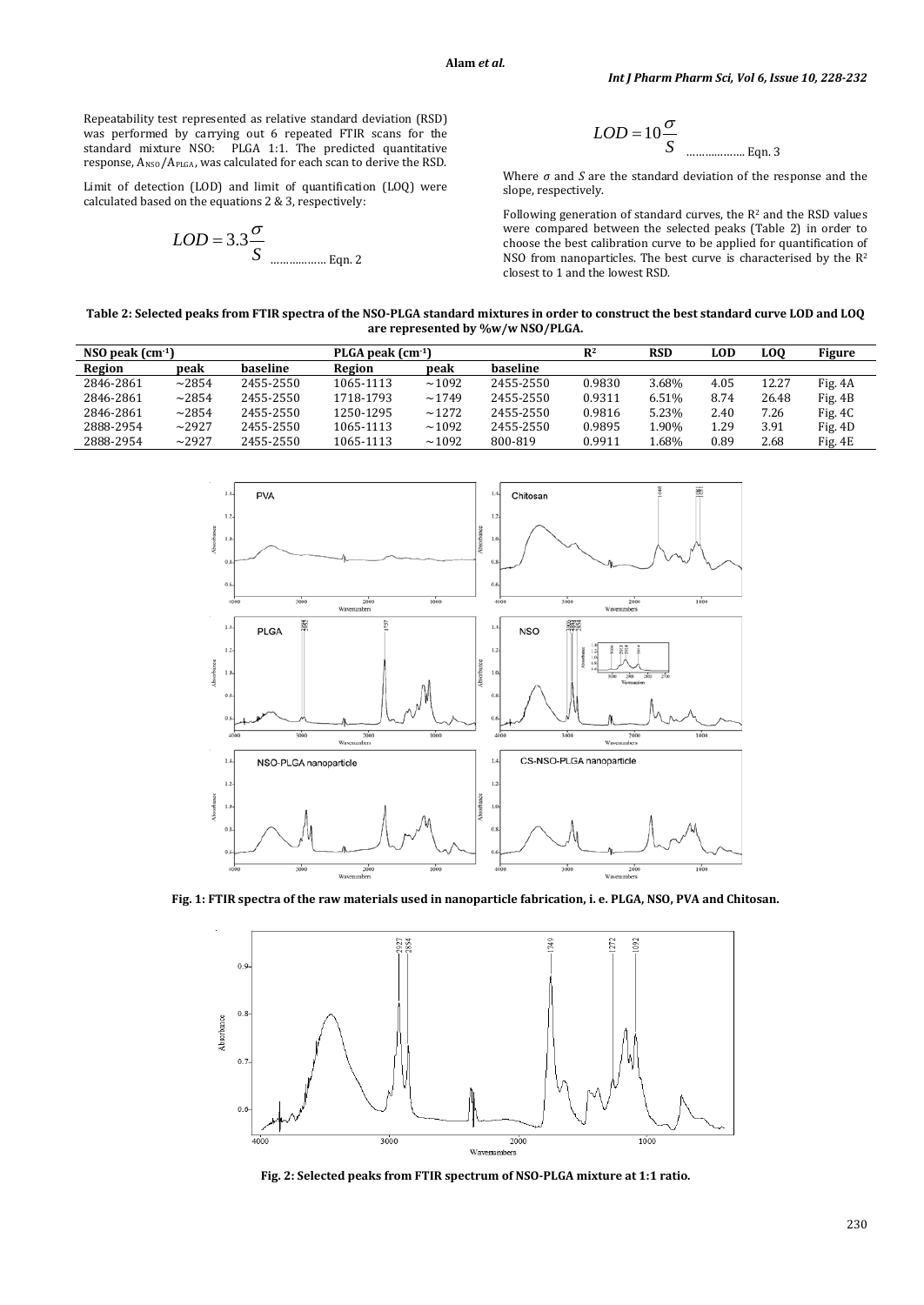#### **Quantification of NSO from nanoparticles**

Briefly, the lyophilized nanoparticles, NSO-PLGA and CS-NSO-PLGA, were directly mixed with KBr and their spectra were recorded at the same conditions as aforementioned. The spectrum of each nanoparticle formulation was loaded into the software being set with the selected method of analysis. The actual amount of NSO in each nanoparticle formulation was obtained by applying the Eqn. 1 using the best standard curve. Finally, the 'loading efficiency' of the NSO into the nanoparticles was expressed as the ratio of the actual amount of NSO to the theoretical loading. The latter was NSO/PLGA=1.

#### **Detection of PLGA degradation**

Degradation of PLGA is anticipated over entire fabrication process which may compromise its IR absorbance as nanoparticles. To detect its degradation, the dispersion medium (Table 1) at the end of fabrication process was subjected to UV scan in the range of 200- 300 nm using Hitachi spectrophotometer model U-1900 (Hitachi, Tokyo, Japan) controlled by Hitachi UV Solutions Application software. Similarly, PLGA was dissolved in methanol and subjected to the UV scan at the same wavelength. In addition, equal volume of 1 M sodium hydroxide was added to the PLGA in methanol and left undisturbed at the room temperature for 30 min to induce PLGA degradation. After that, the degraded PLGA was subjected to UV scan as mentioned.

## **RESULTS AND DISCUSSION**

#### **FTIR spectra of the raw materials**

FTIR spectra of the raw materials are shown in Fig. 1. PVA did not exhibit any important absorption peak in the range of interest (400- 3000 cm<sup>-1</sup>). Chitosan exhibited the characteristic band of  $NH<sub>2</sub>$  at 1648 cm-1 (scissioning vibration), carbonyl at 1564 cm-1 (asymmetric stretching vibration), and C–O of the pyranose ring at 1081 cm-1 and 1031 cm-1 [\[21,](#page-4-20) [22\]](#page-4-21). PLGA exhibited characteristic bands of the ester group at 1757 cm<sup>−</sup>1, and the axial stretching of sp2 and sp<sup>3</sup> carbons at  $2952$  cm<sup>-1</sup> and  $2994$  cm<sup>-1</sup> [\[23\]](#page-4-22). The prominent characteristic peaks for NSO were at 2854 cm-1 (C-H in -CH2), 2924 cm-1  $(C-H$  in  $-CH_2$ ), 2955 cm<sup>-1</sup> (C-H in -CH<sub>3</sub>) and 3006 cm<sup>-1</sup> (C-H in HC=CH) [[18](#page-4-17), [24\]](#page-4-23) due to predominance of carbon chains in the fatty acids. In general, fatty acids compose more than 98% of NSO [\[13,](#page-4-12) [25,](#page-4-24) [26\]](#page-4-25).

# **Standard curve construction**

Quantification of NSO was based on Beer-Lambert law and constant ratio method [\[20\]](#page-4-19). Absorbance peaks were selected with minimal interference from the other components by comparing the spectra of the raw materials (Fig. 1). Chitosan was present in the final nanoparticle formulation but in low amount wherein its peaks were not really visible in the FTIR spectrum of CS-NSO-PLGA nanoparticle (Fig. 1). Consequently, peak selection was made mainly by comparing the FTIR spectra of PLGA and NSO and their mixture as shown in Fig. 1-3. The two distinct peaks at about 2924 cm-1 and 2854 cm-1 were selected for NSO. For PLGA, peak at 1757 cm-1, 1272 cm-1 and 1094 cm-1 were chosen. Different mathematical combinations of the peaks' heights and the baseline regions were tested in order to obtain the best standard curve (Fig. 4 and Table 2).



**Fig. 3: FTIR spectra for the standard NSO-PLGA mixtures. It is obvious that the ratio A2927/A1093 increases when the ratio NSO/PLGA increases.**

Based on Table 2, the best standard curve was obtained at the absorbance 2924 cm-1 with the baseline correction at 2455-2550 cm- $1$  for NSO, and the absorbance 1094 cm $1$  with baseline correction at 800-819 cm-1 for PLGA (Fig. 4E). At these range of wavelength, the  $R<sup>2</sup>$  and the RSD values are the closest to 1 (0.99) and the lowest (1.68%), respectively. Even though chitosan has its own IR spectrum but the prominent peaks appeared to be shared with PLGA and NSO at 2924 cm<sup>-1</sup> and with PLGA alone at 1094 cm<sup>-1</sup> (Fig. 1). Due to this profile, it was concluded that interference from chitosan was minimum.



**Fig. 4: Standard curves obtained from FTIR spectra based on Beer-Lambert law. Each curve represents a set of selected peaks explained in Table 2.**

## **Quantification of NSO in NSO-PLGA and CS-NSO-PLGA nanoparticles**

FTIR spectra for the fabricated nanoparticles (Fig. 1) were used to quantify the loading efficiency of NSO. Using the abovementioned best standard curve (Fig. 4F), NSO loading efficiency was estimated to be 101.5±2.2% and 84.5±1.7% for NSO-PLGA and CS-NSO-PLGA, respectively. The lower loading efficiency of CS-NSO-PLGA nanoparticle may be related to the presence of chitosan which makes the nanoparticle relatively more hydrophilic making it unfavourable to encapsulate lipophilic materials. In contrast, the loading efficiency of 100% seems to be acceptable based on virtual inspection of any residual NSO in the dispersion media at the end of fabrication process. The 1.5% more may be contributed by the instrument's noise and could be also due to degradation of PLGA during fabrication process. The latter may compromise absorbance peaks attributed to the PLGA.

#### **PLGA degradation**

It was anticipated that during the fabrication process, PLGA was exposed to aqueous environment that may hydrolyse it to its water soluble monomers, namely, lactic acid and glycolic acid which can escape to the dispersion medium. The hydrolysis was accelerated for low molecular weight PLGA, as employed in this study (intrinsic viscosity =  $0.2$  dl/g), coupled with the presence of free terminal carboxyl groups; both factors predispose the PLGA to be rapidly degraded. UV scan at 200-300 nm range was conducted which inevitably detected present of monomers in the dispersion medium and in the induced degradation sample (Fig. 5). UV absorbance at